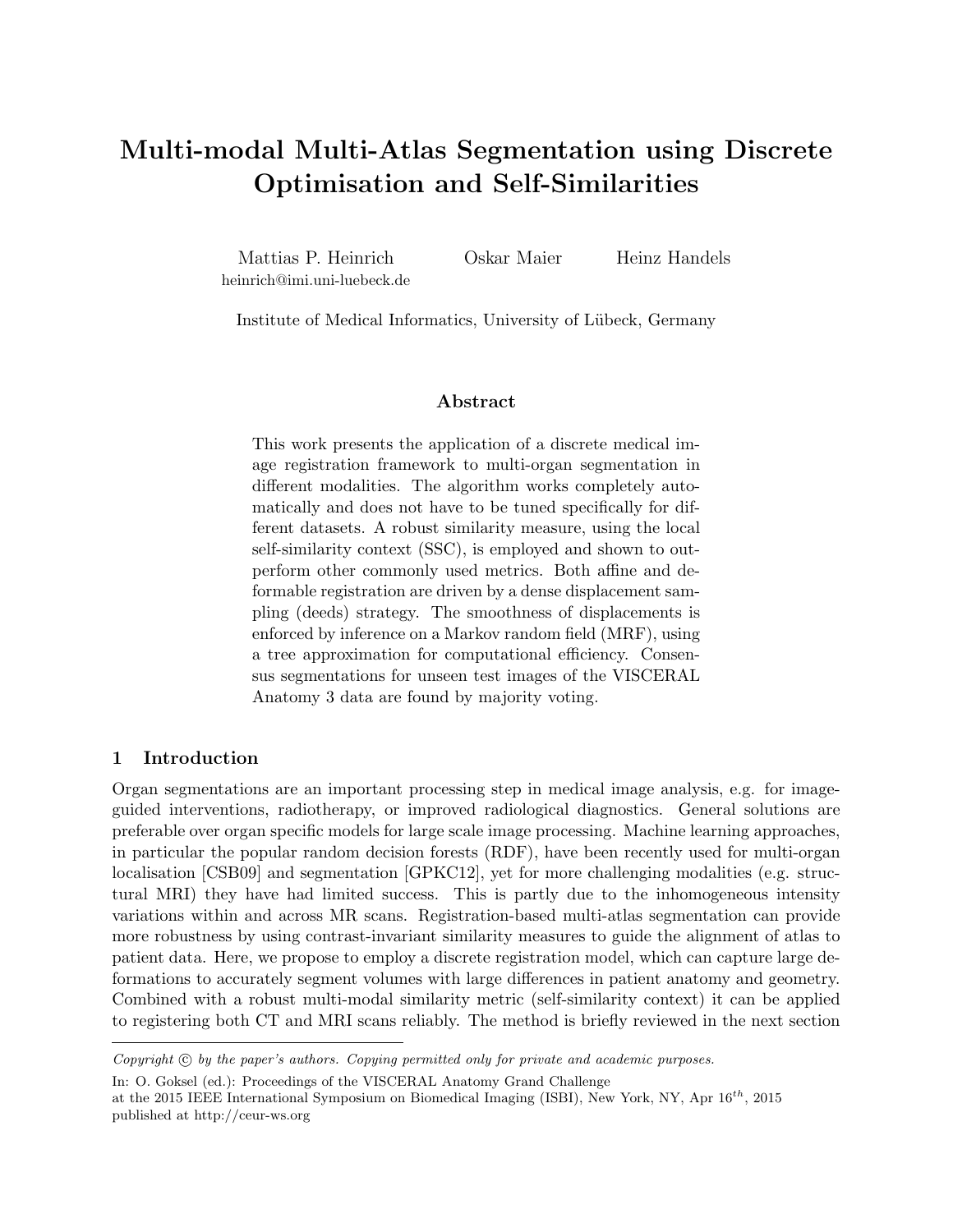and the experimental setting detailed thereafter. The results on both training and test datasets are discussed in Sec. 4 and compared to some state-of-the-art approaches.

### 2 Method

Discrete optimisation can capture large motions by defining an appropriate range of displacements u. It enables a flexible choice of different similarity terms, since no derivative is required. We use the framework presented in [HJBS13], which defines a graphical model with nodes  $p \in V$  (with spatial location  $\mathbf{x}_p$ ) that correspond to control points in a uniform B-spline grid. For each node, the hidden labels  $f_p$  (from a large quantised set  $\mathcal{L}$ ) are defined as potential 3D displacements  $f_p = \mathbf{u}_p = \{u_p, v_p, w_p\}$  between a control point p in the fixed image F and moving image M. Edges between nodes used for inference of the pair-wise regularisation costs  $R(f_p, f_q)$   $(p, q \in \mathcal{E})$  are modelled by a minimum spanning tree (MST) for computational efficiency. The displacement field is regularised using the squared differences of the displacements of neighbouring control points:

$$
R(f_p, f_q) = \sum_{(p,q)\in\mathcal{E}} \frac{||\mathbf{u}_p - \mathbf{u}_q||^2}{||\mathbf{x}_p - \mathbf{x}_q||} \tag{1}
$$

For the image similarity (data term) self-similarity descriptors are used [HJP+13]. The selfsimilarity context is based on local patch distances within each image and invariant to contrast change, robust to noise and modality independent. The dissimilarity metric  $D$ , the  $L_1$  norm between 64 bit binary descriptor representations  $SSC_F$  (for fixed image) and  $SSC_M$  (for moving image) at two locations  $x$  and  $x + u$ , can be efficiently calculated in the Hamming space:

$$
D(\mathbf{x}_p, \mathbf{u}_p) = 1/|\mathcal{P}| \sum_{y \in \mathcal{P}} \Xi \{SSC_F(\mathbf{x}_p + y) \oplus SSC_M(\mathbf{x}_p + \mathbf{u}_p + y)\}
$$
(2)

where  $\oplus$  defines an exclusive OR,  $\Xi$  a population count and  $y \in \mathcal{P}$  the local patch coordinates. The combined energy function with regularisation parameter  $\alpha$  becomes:  $E(f) = \sum_{p \in \mathcal{V}} D(f_p)$  +  $\alpha \sum_{(p,q)\in\mathcal{E}} R(f_p, f_q)$ . Belief propagation [FH06] on the MST (our relaxed graphical) is employed to find the global minimum without iterations in only two passes.

Prior to the deformable registration, a block-matching based linear registration using also the SSC metric is employed as detailed in [HPSH14].<sup>1</sup>

#### 3 Experiments

The deformations between different anatomies make a large number of degrees of freedoms necessary. As pre-processing the images are resampled to an isotropic resolution of  $1.8 \times 1.8 \times 1.8$ mm<sup>3</sup> and padded or cropped to have same dimensions. For the affine pre-registration, three scales of control-point grids with spacings of [9, 8, 7] voxels are used. The displacement label space is defined by two parameters: number of steps  $l_{\text{max}}$  and quantisation step q, which together define the label space  $\mathcal{L} = q \cdot \{0, \pm 1, \dots, \pm l_{\text{max}}\}^3$  voxels. We used  $l_{\text{max}} = [6, 5, 4]$  and  $q = [5, 4, 3]$  voxels. For the deformable registration four scale levels with spacings of  $[8, 7, 6, 5]$ , numbers of steps of  $l_{\text{max}} = [6, 5, 4, 3]$  and quantisations of  $q = [4, 3, 2, 1]$  voxels were used. The number of random samples and the regularisation weight were left at their default parameters 50 and 2. Inverse consistent is improved by employing a symmetric calculation of deformations (see  $[HJP+13]$ ).

To asses the impact of the similarity metric, we additionally performed experiments using mutual information (MI) and normalised gradient fields (NGF) [HM05]. For a more detailed comparison of the optimisation, we also applied the popular continuous-optimisation based framework NiftyReg [MRT+10] (which uses a B-spline parameterisation) with an affine initialisation [ORPA00].

 $1$ Our software is publicly available for download at www.mpheinrich.de (deedsRegSSC)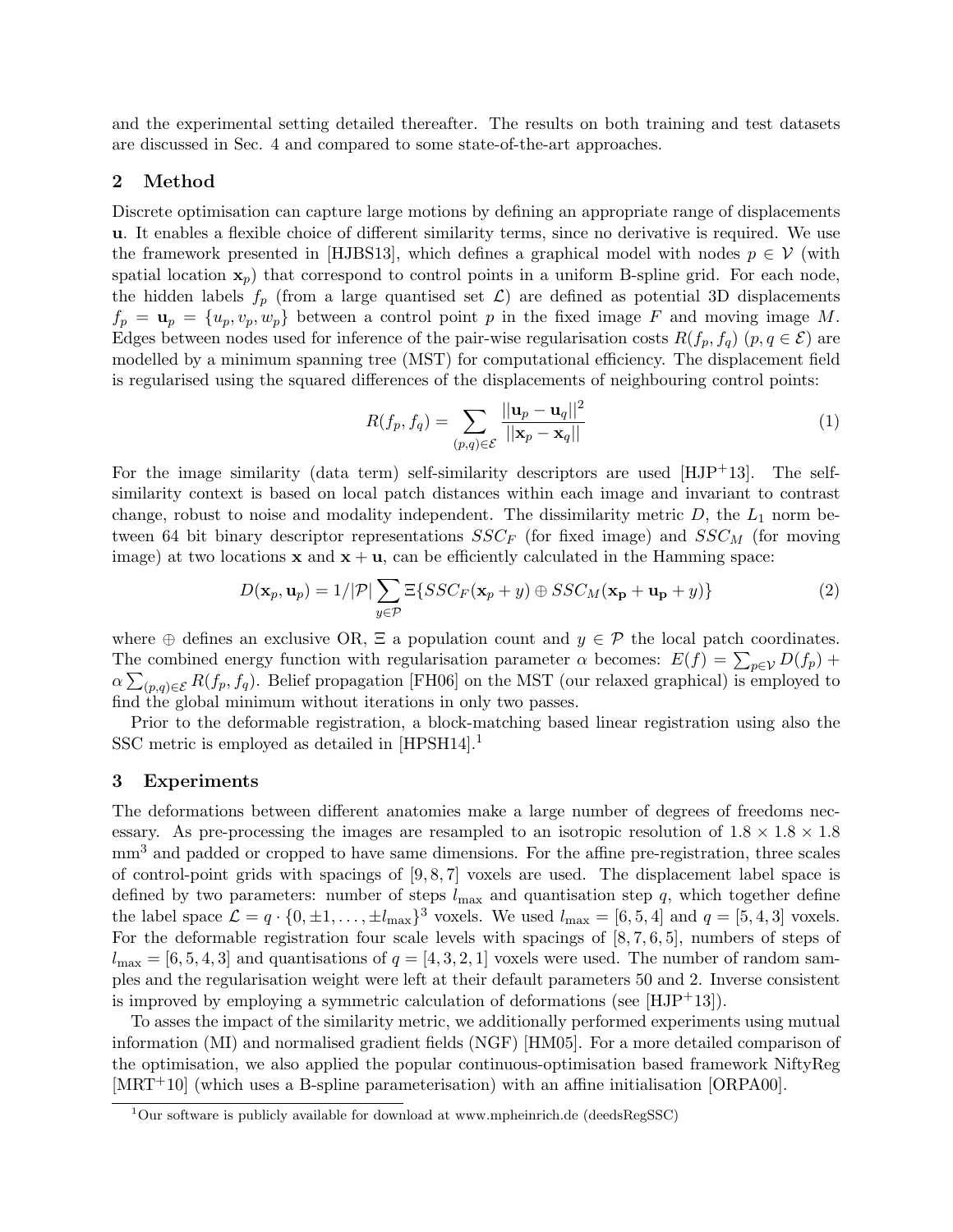Table 1: Experimental results for training dataset of VISCERAL Anatomy 3 challenge. Dice volume overlap for the 7 most common organs (psoas major muscles are abbreviated by pmm) in abdominal and thorax scans when using majority voting. The results of [GSG14] are from a different subset of the challenge (Anatomy 2), so there are not directly comparable.

| method                | liver | spleen | bladder | r kidney | kidney | r pmm | pmm  | avg   |
|-----------------------|-------|--------|---------|----------|--------|-------|------|-------|
| $deeds + SSC$ $CT-CT$ | 0.92  | 0.84   | 0.82    | 0.91     | 0.91   | 0.85  | 0.84 | 0.872 |
| $deeds+MIMR-CT$       | 0.77  | 0.66   | 0.16    | 0.52     | 0.85   | 0.69  | 0.64 | 0.610 |
| $deeds+NGF$ MR-CT     | 0.77  | 0.74   | 0.31    | 0.55     | 0.86   | 0.75  | 0.73 | 0.673 |
| deeds+SSC MR-CT       | 0.82  | 0.78   | 0.44    | 0.62     | 0.88   | 0.80  | 0.79 | 0.732 |
| NiftyReg+MI MR-MR     | 0.81  | 0.79   | 0.05    | 0.58     | 0.77   | 0.52  | 0.36 | 0.554 |
| $[GSG14] MR-MR$       | 0.83  | 0.66   | 0.21    | 0.88     | 0.85   | 0.64  |      | 0.677 |
| deeds+SSC MR-MR       | 0.80  | 0.82   | 0.63    | 0.55     | 0.88   | 0.79  | 0.76 | 0.744 |
| proposed Test MR-MR   | 0.79  | 0.71   | 0.36    | 0.78     | 0.83   | 0.76  | 0.78 | 0.714 |

## 4 Results

Our results are summarised in Table 1 for a subset of 10 training scans of the contrast enhanced (ce) abdominal MRI modality (or thorax/adominal ceCT) and a leave-one-out validation. It can be seen that MRI segmentation is substantially more challenging yielding average results of Dice overlap for 7 organs of at most 0.744, while the results for the same setting for CT scans are  $\approx 0.13$ higher. Either of the two compared discrete optimisation strategies, by Gass et al. [GSG14] and our framework [HJBS13], outperforms the continuous optimisation approach of [MRT+10]. Using SSC as similarity metric improves the segmentation by 0.12 compared to MI and by 0.06 compared to NGF within the same framework. The multi-modal segmentation, for which we used MRI scans as fixed and CT scans as moving atlas scans, shows nearly identical accuracy to using same modality priors. This is an interesting finding, which could be employed for generating synthetic CT scans from MRI scans, e.g. for MR-PET reconstruction  $[{\rm HSS}^+08]$ . Due to time limitations only preliminary results for the hidden test datasets could be computed (last row of Table 1), for which we employed only three atlas scans each. We anticipate further improvements for our final results, which will subsequently be published on the VISCERAL leaderboard. The run-time of our algorithm on the virtual machine was on average 4 minutes per registration, which can be reduced with an optimised CPU implementation to less than a minute.

## 5 Conclusion

We have demonstrated that deformable registration using discrete optimisation enables accurate automatic MRI organ segmentation. Choosing both a robust similarity metric and optimisation strategy has been found to be important for achieving high overlap. Local similarity-weighted atlas performance estimation and advanced label fusion [AL13] may further improve the results. While machine learning techniques alone may not achieve the same accuracy as registration-based approaches for MRI segmentation, the combination of both can boost the performance. In initial experiments, we found that an RDF trained with both atlas-based priors and intensity features [MWG<sup>+</sup>15] improves the segmentation overlap of liver, spleen and kidneys by  $\approx 0.06$ .

## References

[AL13] Andrew J Asman and Bennett A Landman. Non-local statistical label fusion for multiatlas segmentation. Medical Image Analysis, 17(2):194–208, 2013.